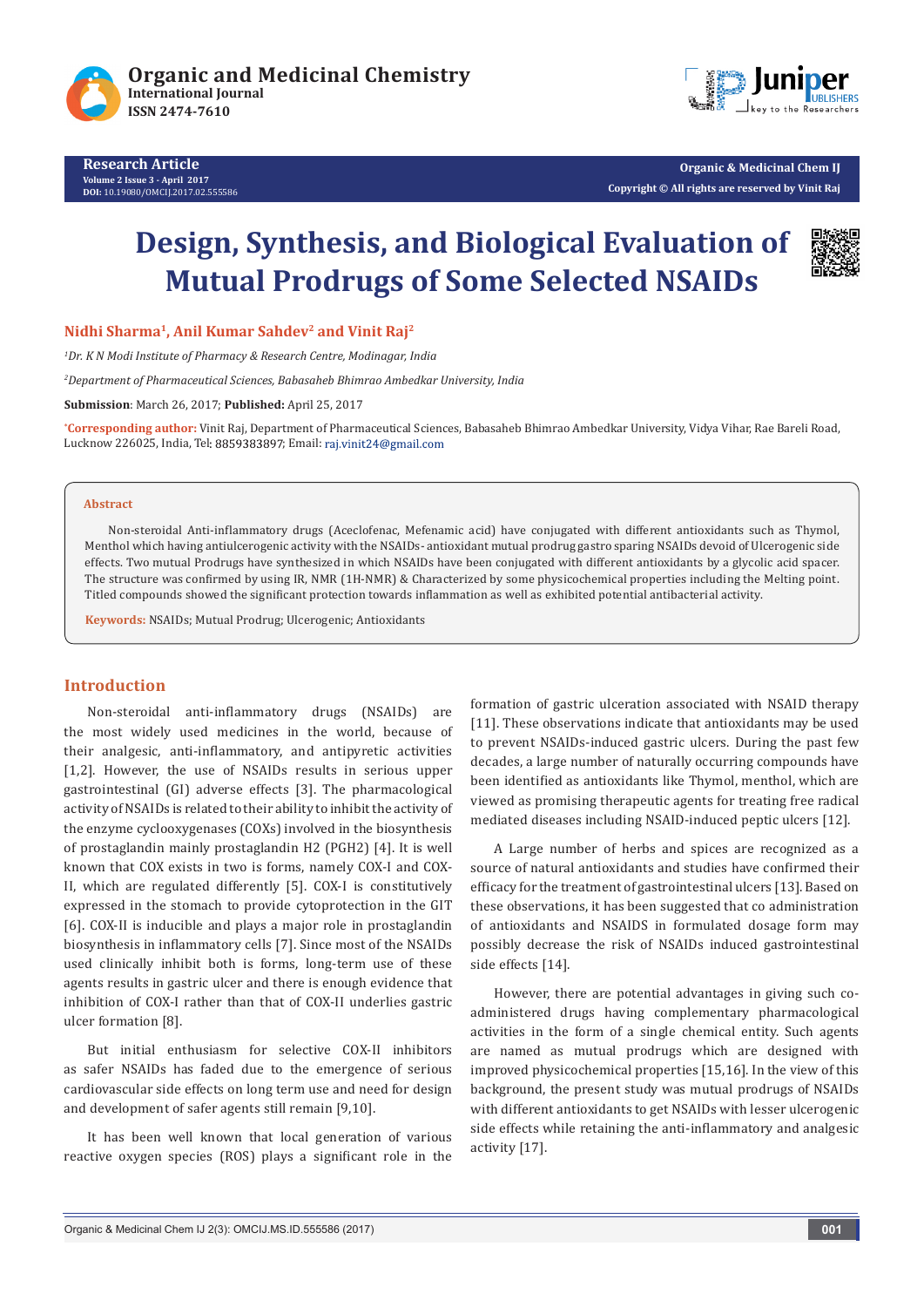A mutual prodrug is a form of the drug in which two pharmacologically active agents are attached to each other in such a way that each drug acts as a moiety/carrier for each other and vice versa. The association may be "synergistic" if the carrier shows the same biological action as that of parent drug or may provide "additional" benefit if it shows new pharmacological action which is lacking in parent drug (Figures 1-3).





**Figure 2:**Chemical Structures of Antioxidents



**Figure 3:** The synthetic pathway for the designated product. Compound I if R= Thymol, R'= Aceclofenec Compound II if R= Menthol, R'= Mefenemic acid

# **Experimental Procedure**

#### **A. Synthesis of Antioxidant-Chloroacetylchloride derivative**

A mixture of an antioxidants (like 1.563 gm/mol Menthol, 1.502 gm/molThymol) (0.01 mol) and TEA (1.0119 ml, 0.01 mole) in dichloromethane (25ml) was cooled in an ice-salt mixture to 10 °C. To this reaction mixture, chloroacetyl chloride (1.1294 ml, 0.01 mole) in Chloroform (25ml) was added drop wise with constant stirring over a period of 1 h, maintaining the temperature constant. The reaction mixture was stirred overnight at room temperature, washed with 5% HCl (3×50 ml), 5% NaOH (3×50 ml) and finally with brine solution (2×25ml). The organic layer was dried over anhydrous sodium sulfate, filtered and the solvent was removed under reduced pressure to obtain the corresponding antioxidant-chloroacetyl derivative. In this procedure, two derivatives of different antioxidants were prepared. These derivatives were recrystallized from petroleum ether and ethyl acetate (Figure 4).



A mixture of above reaction compound (0.01mole), NSAID (like Mefenamic acid, Aceclofenac) (0.01mole), TEA (0.01mole) and sodium iodide (0.01mole) in DMF (25 ml) was stirred overnight at room temperature. The reaction mixture was poured into finely crushing ice with stirring and extracted with chloroform (4x25ml). The combined organic layer was washed with 2% sodium thiosulphate (3x25ml), 5% HCl (3x50ml), 5% NaOH (3x50 ml) and finally with brine solution (2x25ml). The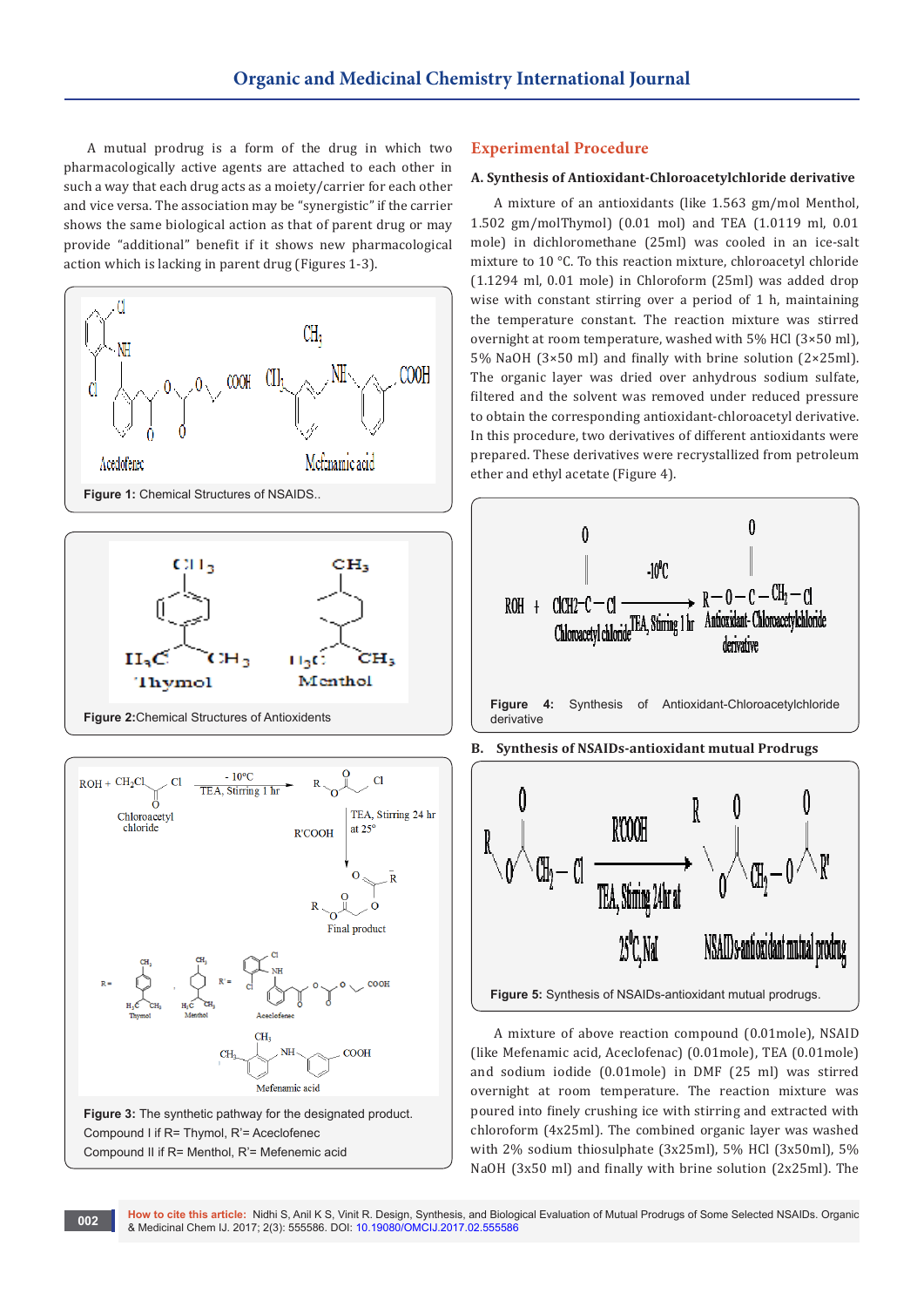organic layer was dried over anhydrous sodium sulphate, filtered and the solvent was removed under reduced pressure to obtain the NSAIDs- antioxidant mutual prodrugs. The final products

were obtained as solids and recrystallized from petroleum ether and ethyl acetate. The percentage yield, physical appearance, melting point and TLC are listed in the Table 1 (Figure 5).

|  |  | Table 1: Physical data, Percentage yield, Rf values of the compound |  |  |
|--|--|---------------------------------------------------------------------|--|--|
|--|--|---------------------------------------------------------------------|--|--|

| Compounds | Empirical<br>Formula | Molecular<br>Weight | <b>Description</b> | % yield | <b>Melting point</b>   | <b>Rf Value</b> |
|-----------|----------------------|---------------------|--------------------|---------|------------------------|-----------------|
|           | C28H27N106Cl2        | 544                 | Yellow powder      | 42      | 130-140 <sub>o</sub> C | $A = 0.83$      |
|           |                      |                     |                    |         |                        | $B = 0.86$      |
| Н         | C27H35N104           | 437                 | White              | 45      | Decomposed             | $A = 0.87$      |
|           |                      |                     |                    |         |                        | $B = 0.82$      |

## **C. IR data of the final compound**

Aceclofenac-Thymol mutual prodrug, IR (KBr): 3395.22 cm-1 (N-H stretching), 3071.19 cm-1(aromatic, C-H stretching), 1646.40 cm-1 (N-H bending), 751.28, 833.92 (Chloride), 1646.40 (amide) 1286.28 cm-1 (C-N stretching, amine) (Figures 6 & 7).



**Figure 6:** H1NMR (400MHz) ppm, 1-2, s, CH3, Aliphatic; m, 6.8 aromatic; 2.3-3.7, s, CH2; 7.1, m, COOH.



## **Results & Discussion**

The structure was confirmed by IR & NMR (1H NMR) data. The purity of the compounds was checked by TLC. For the **Table 3:** The result of Antimicrobial Activity.

preparation of TLC plates, Silica gel G & Silica gel GF were used as a stationary phase, Methanol: CHCl3 (2.5mL: 7.5mL) as a mobile state. Compounds were characterized by melting point. Synthesized compounds were subjected to pharmacological screening. For antimicrobial activity Ciprofloxacin, for antifungal Fluconazole & for anti-inflammatory activity Diclofenac Sodium was used as a standard drug.

## **I The result of Anti- inflammatory Activity**

In this study, both compounds showed the similar effectiveness towards the standard drug. Moreover, compound II exhibited the more protection in inflammation remaining another compound of this series (Table 2). The mean Paw volume of anti-inflammatory activity of tested compounds data represents mean ± SEM of two animals per groups and data were analyzed by using one-way ANOVA followed by dinettes\*\*p<0.01 compared to control.

| Compounds         | Paw volume (mL)<br>1 <sub>h</sub> | Paw volume (mL)<br>2 <sub>h</sub> |  |  |
|-------------------|-----------------------------------|-----------------------------------|--|--|
| Control           | $0.54 \pm 0.03$                   | $0.58 \pm 0.02$                   |  |  |
| Diclofenac sodium | $0.32 \pm 0.01$ (40%)             | $0.29 \pm 0.03$ (50%)             |  |  |
|                   | $0.31\pm0.02**$ (31%)             | $0.24\pm0.03**$ (24%)             |  |  |
| Н                 | $0.29\pm0.01**$ (46%)             | $0.25 \pm 0.03$ ** (56%)          |  |  |

## **Table 2:** The result of Anti- inflammatory Activity

## **II.The result of Antimicrobial Activity**

Antimicrobial activity of both titled compounds showed the better. Still, compound N1 showed the better zone inhibition as compared the standard drug (Table 3).

| S.No. | Compounds      | Conc. $(\mu g/ml)$ | Zone of inhibition in mm |                    |         |               |
|-------|----------------|--------------------|--------------------------|--------------------|---------|---------------|
|       |                |                    | S. aureus                | <b>B.</b> subtilus | E. coli | K. pneumoniae |
|       | N <sub>1</sub> | 100                | 85                       | 95                 | 70      | 11            |
| 2     | N <sub>2</sub> | 100                | 16                       | 10                 | 12      | 17            |
| 3     | Ciprofloxacia  | 100                | 27                       | 30                 | 25      | 26            |